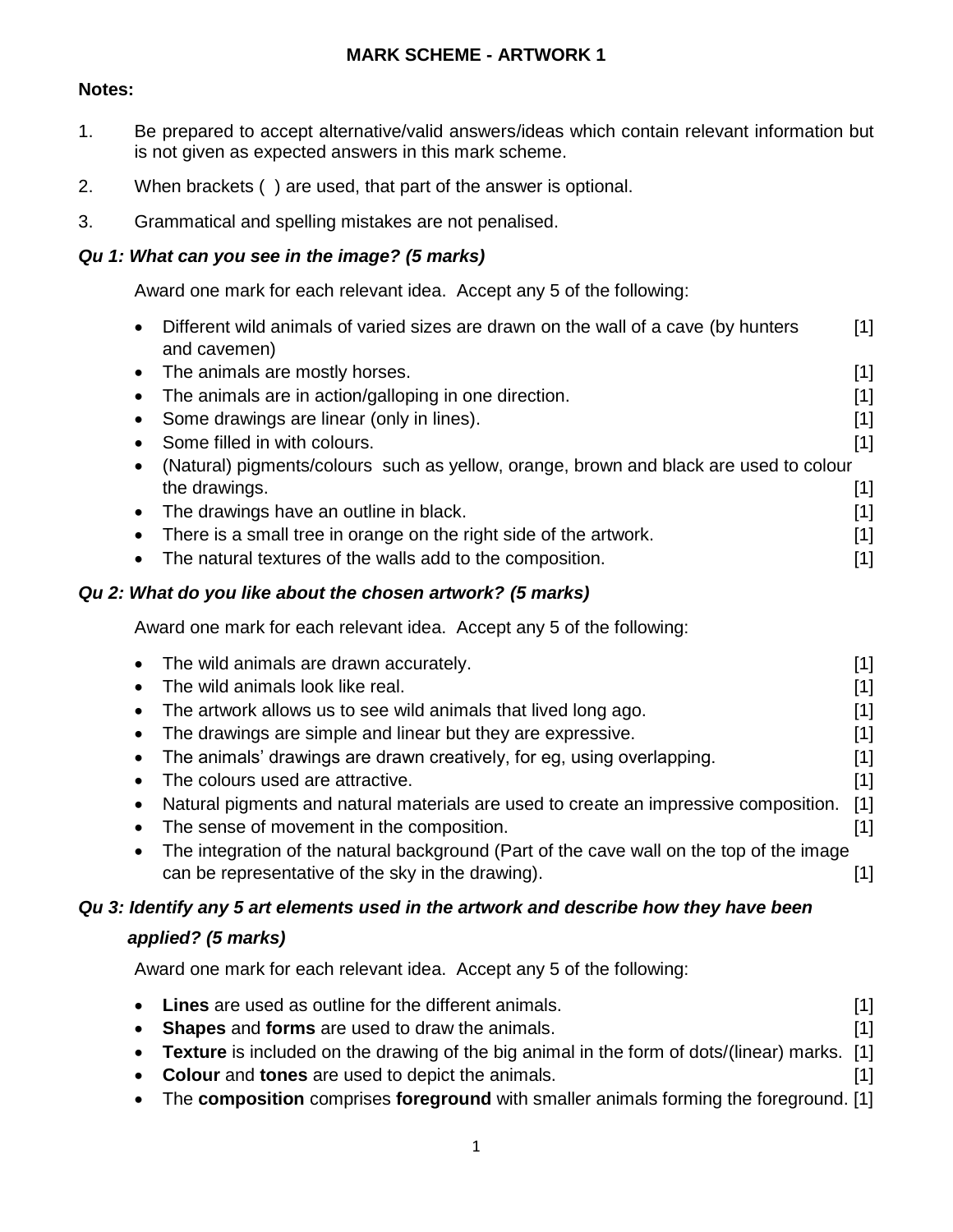| • The composition comprises background with bigger sized animals forming the |                                                                                                                                                                                                            |
|------------------------------------------------------------------------------|------------------------------------------------------------------------------------------------------------------------------------------------------------------------------------------------------------|
| background.                                                                  | $[1] % \includegraphics[width=0.9\columnwidth]{figures/fig_10.pdf} \caption{The figure shows the number of times on the left and right. The left is the number of times on the right.} \label{fig:time} %$ |
| • Overlapping of shapes is used to depict animals of different sizes.        | [1]                                                                                                                                                                                                        |
| • The legs of the animals are drawn diagonally to bring rhythm and movement  |                                                                                                                                                                                                            |
| in the artwork.                                                              | [1]                                                                                                                                                                                                        |
|                                                                              |                                                                                                                                                                                                            |

### *Qu 4:* **According to you, what did the artist(s) want to express through this artwork? Elaborate on at least 3 ideas.** *(5 marks)* **Relevant points/ideas include:**

#### • Part of a ritual before hunting.

- Interest in wild animals (in his environment).
- His liking for his environment.
- Planning of hunting.
- Celebration of victory.
- Memory of hunting.

| <b>Marks</b> | <b>Marking Criteria</b>                                                              |
|--------------|--------------------------------------------------------------------------------------|
| $4 - 5$      | Answer contains at least 3 relevant points/ideas showing analysis and<br>evaluation. |
|              | In-depth personal appreciation and judgment.                                         |
|              | Answer contains knowledge of the significance of the artwork.                        |
| $2 - 3$      | Answer contains at least 2 relevant points but no/little analysis and<br>evaluation. |
|              | Answer contains at least 1 relevant point.                                           |
| $\Omega$     | Irrelevant.                                                                          |

# **MARK SCHEME - ARTWORK 2**

#### *Qu 1: What can you see in the image? (5 marks)*

Award one mark for each relevant idea. Accept any 5 of the following:

| The image is a night scene of a landscape as there are stars and the moon in the sky<br>and houses are lit up.                                               | [1]   |
|--------------------------------------------------------------------------------------------------------------------------------------------------------------|-------|
| The landscape comprises a tree, houses and a church in the foreground; the<br>middle ground consists of the mountains and the background consists of the sky |       |
| with clouds, stars and the moon.                                                                                                                             | $[1]$ |
| The pointed high roof of the church stand out in the middle ground.                                                                                          | [1]   |
| The stars in the sky are represented in circular shapes.                                                                                                     | [1]   |
| A big circular shape with a crescent represents the moon.                                                                                                    | 1     |
| The clouds are represented in wave-like shapes.                                                                                                              | [1]   |
| Paint is applied in strokes to bring movement in the painting.                                                                                               | [1]   |
| Colours used in the panting are; different tones of blue, yellow, orange, dark green                                                                         |       |
| and black.                                                                                                                                                   | [1]   |
|                                                                                                                                                              |       |